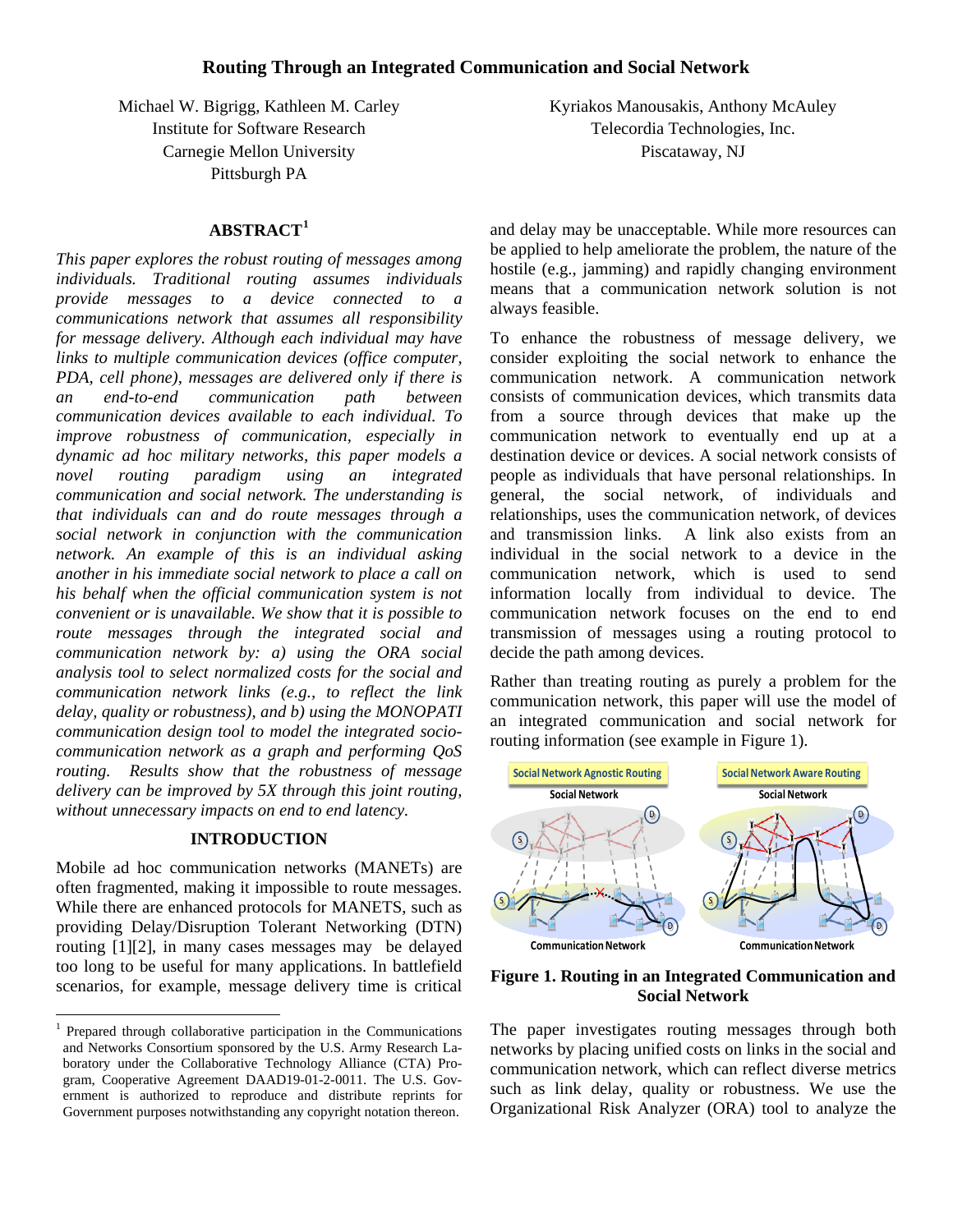| <b>Report Documentation Page</b>                                                                                                                                                                                                                                                                                                                                                                                                                                                                                                                                                                                                                                                                                                                                                                                                                                   | Form Approved<br>OMB No. 0704-0188                 |                                                     |  |  |  |
|--------------------------------------------------------------------------------------------------------------------------------------------------------------------------------------------------------------------------------------------------------------------------------------------------------------------------------------------------------------------------------------------------------------------------------------------------------------------------------------------------------------------------------------------------------------------------------------------------------------------------------------------------------------------------------------------------------------------------------------------------------------------------------------------------------------------------------------------------------------------|----------------------------------------------------|-----------------------------------------------------|--|--|--|
| Public reporting burden for the collection of information is estimated to average 1 hour per response, including the time for reviewing instructions, searching existing data sources, gathering and<br>maintaining the data needed, and completing and reviewing the collection of information. Send comments regarding this burden estimate or any other aspect of this collection of information,<br>including suggestions for reducing this burden, to Washington Headquarters Services, Directorate for Information Operations and Reports, 1215 Jefferson Davis Highway, Suite 1204, Arlington<br>VA 22202-4302. Respondents should be aware that notwithstanding any other provision of law, no person shall be subject to a penalty for failing to comply with a collection of information if it<br>does not display a currently valid OMB control number. |                                                    |                                                     |  |  |  |
| <b>1. REPORT DATE</b><br><b>OCT 2009</b>                                                                                                                                                                                                                                                                                                                                                                                                                                                                                                                                                                                                                                                                                                                                                                                                                           | 2. REPORT TYPE                                     | <b>3. DATES COVERED</b><br>00-00-2009 to 00-00-2009 |  |  |  |
| <b>4. TITLE AND SUBTITLE</b><br>Routing Through an Integrated Communication and Social Network                                                                                                                                                                                                                                                                                                                                                                                                                                                                                                                                                                                                                                                                                                                                                                     |                                                    | 5a. CONTRACT NUMBER                                 |  |  |  |
|                                                                                                                                                                                                                                                                                                                                                                                                                                                                                                                                                                                                                                                                                                                                                                                                                                                                    |                                                    | 5b. GRANT NUMBER                                    |  |  |  |
|                                                                                                                                                                                                                                                                                                                                                                                                                                                                                                                                                                                                                                                                                                                                                                                                                                                                    |                                                    | 5c. PROGRAM ELEMENT NUMBER                          |  |  |  |
| 6. AUTHOR(S)                                                                                                                                                                                                                                                                                                                                                                                                                                                                                                                                                                                                                                                                                                                                                                                                                                                       |                                                    | 5d. PROJECT NUMBER                                  |  |  |  |
|                                                                                                                                                                                                                                                                                                                                                                                                                                                                                                                                                                                                                                                                                                                                                                                                                                                                    |                                                    | 5e. TASK NUMBER                                     |  |  |  |
|                                                                                                                                                                                                                                                                                                                                                                                                                                                                                                                                                                                                                                                                                                                                                                                                                                                                    | <b>5f. WORK UNIT NUMBER</b>                        |                                                     |  |  |  |
| 7. PERFORMING ORGANIZATION NAME(S) AND ADDRESS(ES)<br><b>Carnegie Mellon University, Institute for Software</b><br>Research, Pittsburgh, PA, 15213                                                                                                                                                                                                                                                                                                                                                                                                                                                                                                                                                                                                                                                                                                                 | 8. PERFORMING ORGANIZATION<br><b>REPORT NUMBER</b> |                                                     |  |  |  |
| 9. SPONSORING/MONITORING AGENCY NAME(S) AND ADDRESS(ES)                                                                                                                                                                                                                                                                                                                                                                                                                                                                                                                                                                                                                                                                                                                                                                                                            |                                                    | 10. SPONSOR/MONITOR'S ACRONYM(S)                    |  |  |  |
|                                                                                                                                                                                                                                                                                                                                                                                                                                                                                                                                                                                                                                                                                                                                                                                                                                                                    | 11. SPONSOR/MONITOR'S REPORT<br>NUMBER(S)          |                                                     |  |  |  |
| 12. DISTRIBUTION/AVAILABILITY STATEMENT<br>Approved for public release; distribution unlimited                                                                                                                                                                                                                                                                                                                                                                                                                                                                                                                                                                                                                                                                                                                                                                     |                                                    |                                                     |  |  |  |
| 13. SUPPLEMENTARY NOTES<br>Proceedings of the 2009 Military Communications Conference (MILCOM'09), Boston MA, October 18-21<br>2009. U.S. Government or Federal Rights License                                                                                                                                                                                                                                                                                                                                                                                                                                                                                                                                                                                                                                                                                     |                                                    |                                                     |  |  |  |
| 14. ABSTRACT<br>This paper explores the robust routing of messages among individuals. Traditional routing assumes<br>individuals provide messages to a device connected to a communications network that assumes all<br>responsibility for message delivery. Although each individual may have links to multiple communication                                                                                                                                                                                                                                                                                                                                                                                                                                                                                                                                     |                                                    |                                                     |  |  |  |

**devices (office computer, PDA, cell phone), messages are delivered only if there is an end-to-end communication path between communication devices available to each individual. To improve robustness of communication, especially in dynamic ad hoc military networks, this paper models a novel routing paradigm using an integrated communication and social network. The understanding is that individuals can and do route messages through a social network in conjunction with the communication network. An example of this is an individual asking another in his immediate social network to place a call on his behalf when the official communication system is not convenient or is unavailable. We show that it is possible to route messages through the integrated social and communication network by: a) using the ORA social analysis tool to select normalized costs for the social and communication network links (e.g., to reflect the link delay, quality or robustness), and b) using the MONOPATI communication design tool to model the integrated socio-communication network as a graph and performing QoS routing. Results show that the robustness of message delivery can be improved by 5X through this joint routing, without unnecessary impacts on end to end latency.**

15. SUBJECT TERMS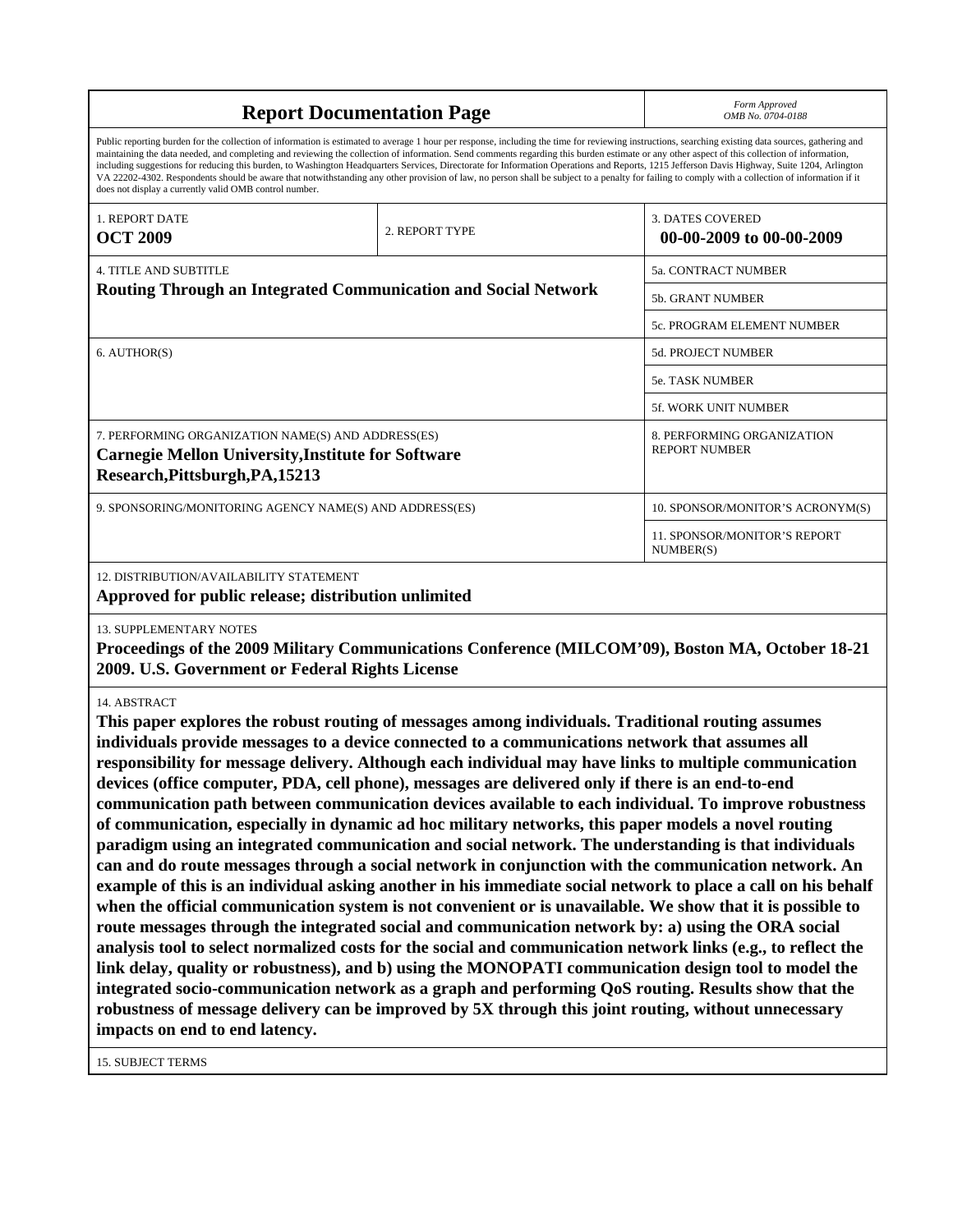| 16. SECURITY CLASSIFICATION OF: |                             |                              | 17. LIMITATION OF              | 18. NUMBER | 19a. NAME OF              |
|---------------------------------|-----------------------------|------------------------------|--------------------------------|------------|---------------------------|
|                                 |                             |                              | <b>ABSTRACT</b>                | OF PAGES   | <b>RESPONSIBLE PERSON</b> |
| a. REPORT<br>unclassified       | b. ABSTRACT<br>unclassified | c. THIS PAGE<br>unclassified | Same as<br><b>Report (SAR)</b> |            |                           |

**Standard Form 298 (Rev. 8-98)**<br>Prescribed by ANSI Std Z39-18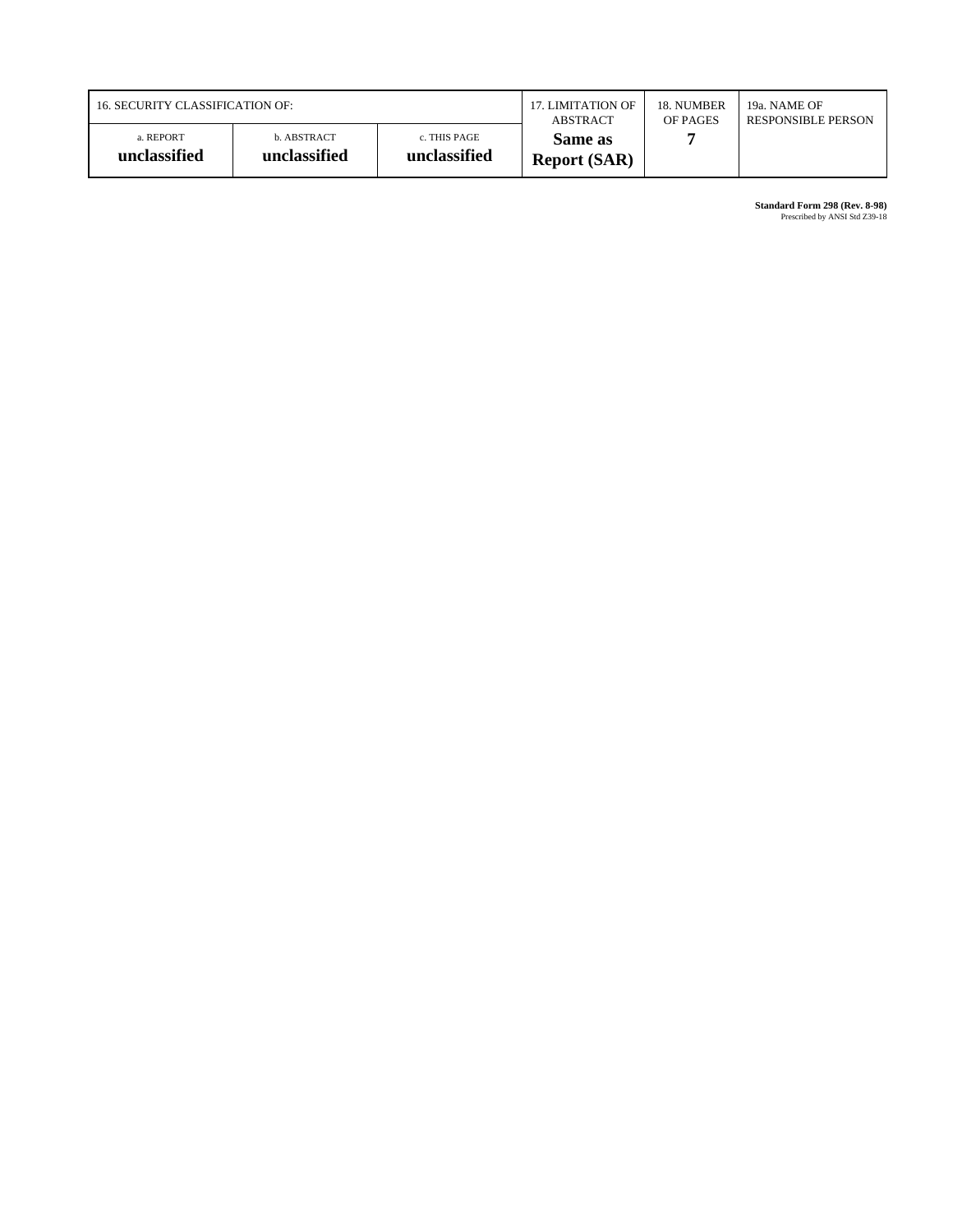social network in order to place weights on the social network links. Typically, for example, the social network has a much larger delay metric on its links than those in the communication network.

This paper also investigates how much the robustness of message delivery can be enhanced through this joint routing. Social network can be used to relay information opportunistically to overcome failures or limitations in the communication network. The Multi-Objective Network Optimization and Assessment Tool (MONOPATI) is used to compute QoS paths [12] using the unified link metrics.

The remainder of the paper is organized as follows. Section II overviews the (ORA) and (MONAPATI) tools that combinendly perform the analysis and design of the socio-communication networks and routing paths. Section III overviews the use of ORA on the DARPA Intrusion Detection System (IDS) data to analyze social and communications networks. Section IV describes the use of MONOPATI on scenarios inspired by the DARPA IDS data, together with results and analysis from the application of socio-communcation routing. Finally, Section V summarizes the results and describes future directions.

#### **II TOOLS OVERVIEW**

This section describes existing tools to analyze social networks (ORA) and analyze and design communication networks (MONOPATI).

#### **A. ORA Social Network Analysis**

The Organizational Risk Analyzer (ORA) Tool [15] is used to analyze diverse social networks, including terrorist networks, blue force networks, and commercial corporations. From the social network data ORA locates patterns of behavior, groups, key actors, critical events, and identifies vulnerabilities. It puts the results into user selected & customized reports:

- Intelligence Report
- Management Report
- Immediate Impact Report
- Near Term Impact Report
- Event Analysis
- Location Analysis
- Ego "Sphere of Influence" Report

It uses an ontology developed by Carley and Krackhart[13], and further extended by Carley[14] to model entities into such categories as agents, resources, tasks, knowledge, locations, and events.

Analysis of social networks is done through the use of criticality measures that have been developed to evaluate the network. These measures are based on network theory, social psychology, operations research, and management theory.

*Betweenness* measures the number of times that connections must pass through a single individual to be connected [16]. For example, *betweenness* tells us which node is the most connected to other parts of a network or which node (e.g. person) in a network is the most central to the network as a whole. The *degree centrality* calculates the relative number of direct connections an entity might have in a network; the higher the score the more likely an entity might be likely to receive and potentially pass on critical information that flows through the organization [17]. *Betweenness* and *degree centrality* are examples of key measures of social network analysis and Dynamic Network Analysis.

An analysis of communication networks using ORA applies traditional social network metrics to the assessment of the reliability of message transmission through a communication routing network.

Information about the potential partitioning of the network:

• *boundary spanner*: how likely is it if the node is removed that the network will be partitioned into major subnetworks.

• *potential boundary spanner*: how likely is it if the node is removed that the network has a greater chance of being partitioned into major subnetworks.

• *exclusivity*: how likely is it if the node is removed that the network will partition a small subnetwork from a large subnetwork.

Information about the reliability of sending a message:

• *total degree centrality*: how well a node can transmit a message onto the network.

• **eigenvalue centrality**: how well a node can have a message transmitted onto the network

Information about the reliability of message transmission through the network:

• *betweenness centrality*: how critical is the node in routing messages.

• *clustering*: how redundant is a node for routing messages.

The standard approach to using these measures is through ORA's reporting mechanism, which provides context for understanding. The Communications Network Assessment report provides the above information in the context of a computer communication network.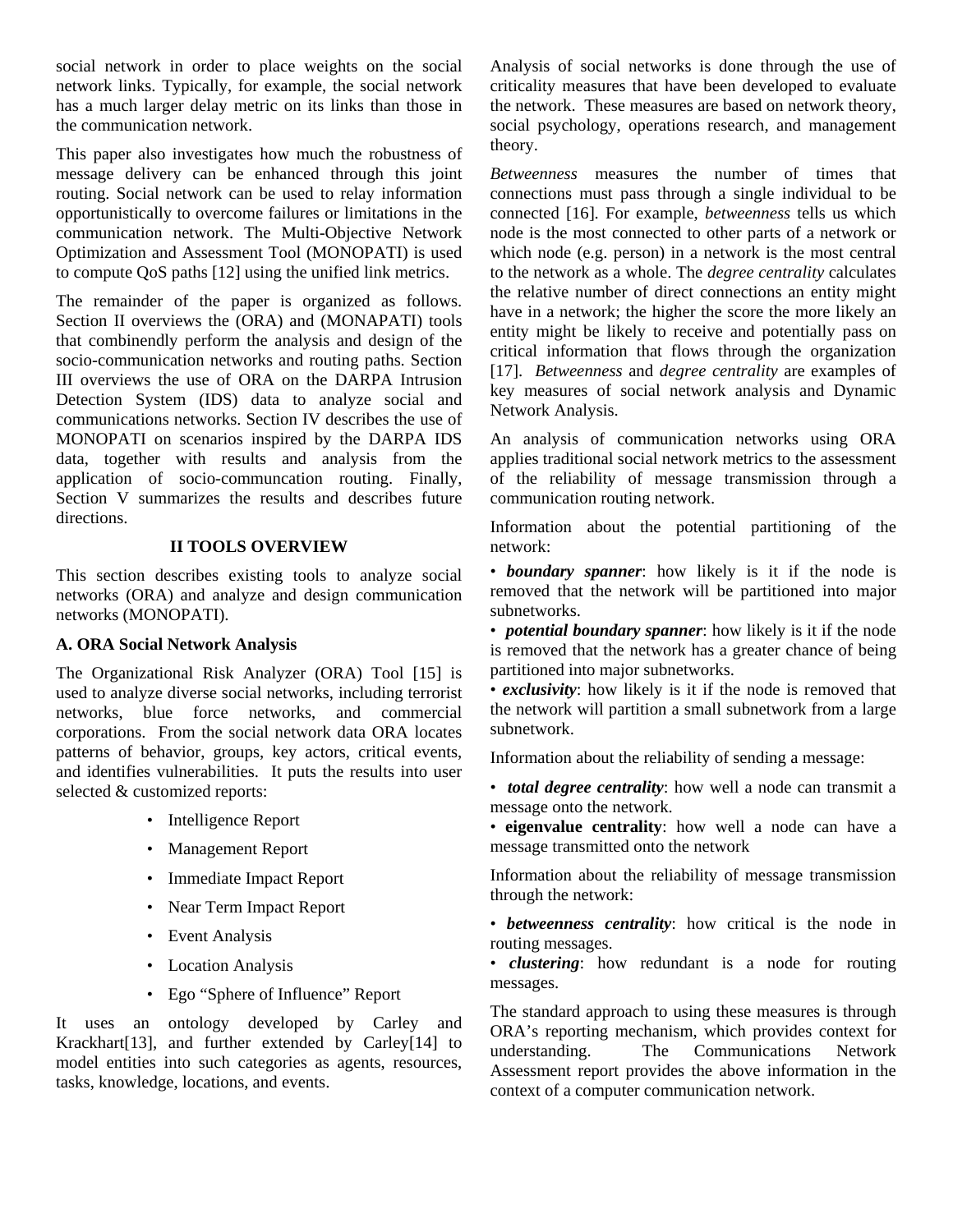## **B. MONOPATI Communication Network Design and Analysis Tool**

The Multi-Objective Network Optimization and Assessment Tool (MONOPATI) [\[7\]](#page-8-0) designs and analyzes diverse multi-dimensional communication networks. MONOPATI has been used in a wide variety of network optimizations, including: create routing clusters [\[10\],](#page-8-1) intrusion detection hierarchies [\[8\]](#page-8-2) and network topologies [\[9\].](#page-8-3) It has been used to design and analyze networks with thousands of nodes.

MONOPATI uses an enhanced Simulated Annealing (SA) algorithm for rapid network optimization and assessment based on objective functions and constraints that represent the design goals. A unique feature of MONOPATI is the flexible mathematical representation of goals in objective functions and constraints, providing a flexible and multifaceted definition of network goodness.

Obtaining the optimum communication configuration is similar to the crystallization of a liquid in a physical annealing process. In SA, however, the temperature is used as a control parameter without any physical meaning. Figure 2 highlights the general SA steps. The objective is to approach or reach the optimal configuration,  $C^*$ , that optimizes a particular objective function subject to constraints. The process starts with an initial temperature value,  $T_0$ , which is iteratively decreased by a cooling schedule (sa\_cooling) until the termination condition is reached (sa\_stop).



## **Figure 2 General Simulated Annealing (SA) for optimization of diverse communication network functions**

The process starts by generating an initial valid configuration (sa\_init\_config) for which SA calculates the initial cost, which is called energy (sa\_energy) in annealing's terminology. At each algorithmic iteration, a state transition happens, where the SA algorithm slightly perturbs the current optimal configuration C for obtaining a new candidate configuration C' (sa\_reconfig). This new candidate configuration is evaluated (sa\_energy\_change) against the currently optimal C by computing the energy difference.

For avoiding being trapped into local minima and by assuming (without loss of generality) a minimization problem, SA randomly decides to replace the currently optimal solution with the new candidate solution. The stochastic decision is based on the Metropolis criterion:

$$
P_{T}(C \leftarrow C') = \begin{cases} 1 & \text{if } \Delta E > 0 \\ \exp\left(\frac{\Delta E}{T}\right) & \text{if } \Delta E \le 0 \end{cases}
$$
 (1)

The higher the temperature (T), the higher the probability SA will accept worse reconfigurations. At high temperatures SA will simply take a random walk around the solution space. For each temperature T, the number of iterations required to reach equilibrium (sa\_equilibrium) can be a simple constant (e.g., 1000) or a function of the temperature and other parameters specific to the optimization problem, such as number of network nodes.

Although SA is generally considered slow; it can be considerably accelerated by trading off optimality. In dynamic environments, less optimal configurations are acceptable, since conditions change due to various dynamics (mobility, failures). This can be achieved by faster Cooling Schedule, Termination Condition, and having better initial configurations [\[7\].](#page-8-0)

MONOPATI generates metrics that characterize the communication network including: Capacity, Diameter, Path Cost, Transmit Power, Visibility, and Connectivity.

# **III. SCENARIO AND METRICS**

This section overviews the use of ORA to analyze the DARPA Intrusion Detection System (IDS) data [18] to create representative social and communications networks with weights that reflect the different kinds of links.

The 1999 DARPA IDS data is being used to create social and communications networks. It contains computer network trace data from a controlled testbed of machines on a network, collected using *tcpdump* on a computer on the local network. The purpose of the data was to provide a testbed for intrusion detection researchers. This dataset provides the data needed to evaluate a relationship between computer communication network and social network. A communication network and a social network can be extracted from this dataset. Data was collected for a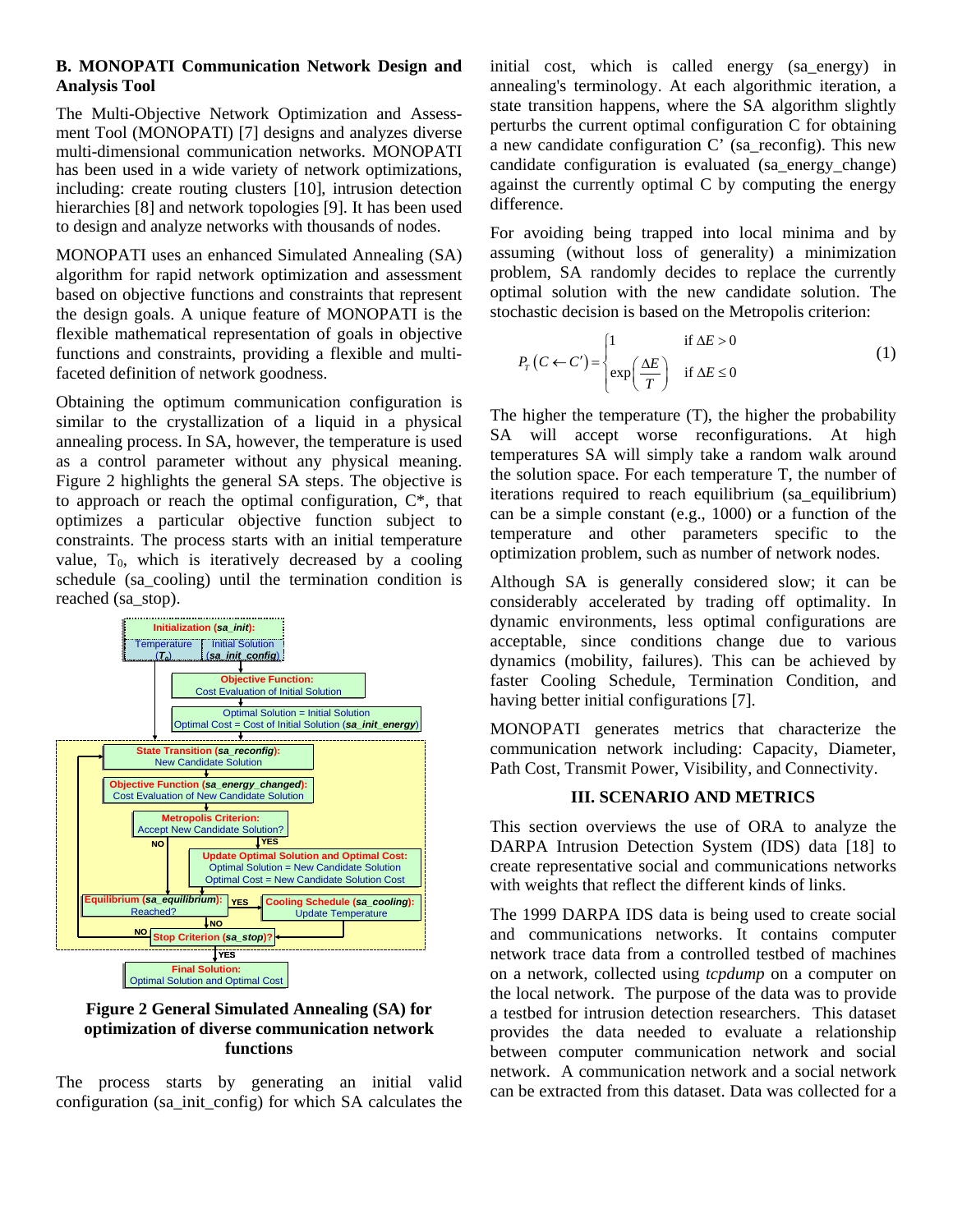period of Monday to Friday for five weeks. Several networks were extracted: computer to computer, person to computer, and person to person.

The first network is the most obvious; it is a computer to compute relationship with each node representing a computer with the links between them identifying that communication has occurred between them. A weight value is placed on the link to identify the amount of communication that has occurred between the two computers. The link is unidirectional to show the communication that has been initiated by each machine. It is important to note that the relationship between computers is based on the highest level of the network stack capturing only the endpoint communication as it does not model the routing of data through the network. Using the ontology in ORA, computers are modeled as resources.

The communication networks will identify the following: What computers are on the network? Who is using which computer? What are the users doing? (e.g. file transfer, email, chat, etc.) Who communicates with whom? What are the computers used for? (email server, etc.) How is the data exchanged? (the physical transmission)

The social network was extracted through the analysis of the payload of the packets that have been transmitted. The testbed used a simulated workload which included email traffic. Analysis of the email sent using the network uncovered a social network, linking the email sender with the email recipients. It was not necessary to analyze the email text, as the sender and recipients were transmitted in the header of the email message. The nodes of the network are people, modeled as agents in the ontology used by ORA. The links capture the exchange of email, with a weight on the link to reflect the amount of email that has been exchanged.

The person to computer relationship is extracted by relating the sender of an email with the source computer used to send the email message. The email address was not used as a means to relate a person to a computer, as it is provided by the user and may not reflect the relationship between a person and the computer used by the person. Similarly, the email address of recipients was not used for the same reason. The protocol used to transmit email messages deliver a message to an email (pop, smtp, etc.) server for retrieval by a user. The machine to which the email message has been delivered is often an email server, and not a specific machine that a person is using. The relationship between person and computer is only identified when the person is a sender of email and not a recipient.

The following values represent the elements of the social and communication networks extracted from the DARPA IDS data:

- 1,791 agent (people) nodes
- 2,476 resource (computer) nodes
- 18,631 resource (computer) to resource (computer) links
- 21,335 agent (people) to resource (computer) links
- 47,317 agent (people) to agent (people) links

The social network analysis of the data set provides information on how effective the social network can be at providing an alternative mechanism for communication. For instance, the total degree centrality metric can identify how well the users are able to reach out to another person to transmit a message.





Figure 3 displays the *total degree centrality* applied only to the person to person social network, as calculated by ORA. Most individuals are connected to others to some amount. Only a small number of people are "well connected" to others. In a real world example, a company receptionist may be a person that is otherwise well connected as he would know most of the people in the organization. Centrality does not take into account the strength of those relationships, but only identifies the individual with the most number of relationships. ORA provides other social network measures that would be able



**Figure 4. Potential Boundary Spanner**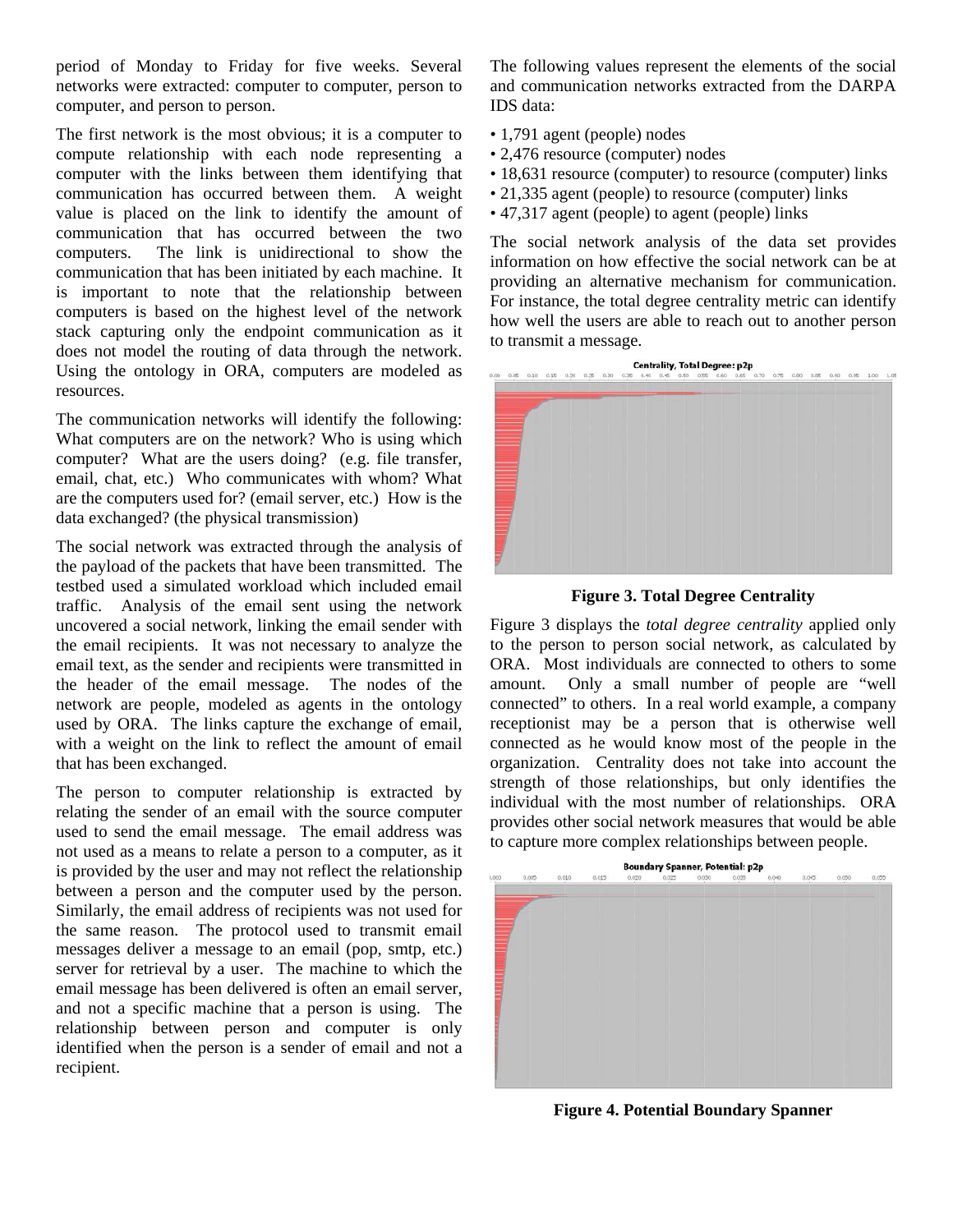Similarly, graph metrics can be applied to the communication network to provide insight on how resilient the communication is against node failure. The calculation of the *potential boundary spanner* using ORA, in Figure 4, will identify how likely is it if the node is removed that the network has a greater chance of being partitioned into major subnetworks.

**Exclusivity: p2p** 00000 0.00025 0.00050 0.00075 0.00100 0.00125 0.00150 0.00175

**Figure 5. Exclusivity**

The *exclusivity metric*, shown in Figure 5, calculates how likely is it if the node is removed that the network will partition a small subnetwork from a large subnetwork. Both the *potential boundary spanner* and the *exclusivity* measure calculate the chance of a partitioning of a network per node. The difference between these measures is the difference in the resulting subgraphs.

The connections are formed between entities that are shown to have communication in the past (i.e. within the DARPA IDS trace data). Within the social network, the link weight is an indirect measure of how strong the relationship is between individuals, in turn the likelihood that an alternative communication mechanism is known, such as knowing the person's personal cell phone number. The assumption is that there may be a secondary means of communication between individuals that is not expressed in the computer communication, but instead is understood through a closer relationship between people.

## **IV. RESULTS**

We applied QoS routing on the integrated network using MONOPATI, giving special emphasis on end-to-end delay. We assigned unified weights on the integrated graph using ORA, where we considered social links 100X more expensive from the communication links with respect to delay.

For collecting performance results we were inspired by the DARPA IDS data and we generated a smaller scale input, with similar characteristics that were revealed by the ORA analysis on the former set of data. As in DARPA IDS data the input consists of: a) the computer to computer, b) the person to computer and c) the person to person networks.

The DARPA IDS dataset does not include a mobile communication network. This requires us to extrapolate one in which the network could be disconnected in multiple time instances. We regenerated one such case, where the communication network is disconnected. In the scenario we used we assumed 10 communications network nodes (computers). Five of these 10 computers we assume that are portable devices and belong to 5 social network nodes (persons). These 5 persons form a social network that is defined by the frequency they meet or talk to each other – when the frequency is above a threshold (e.g. at least once per 12 hours) then a social link exists between them.

We combined the various networks and we modeled the integrated network as a weighted graph with unified link costs, shown on Figure 6. The red edges (links) define the social links, the blue edges define the communication links and the dashed (vertical) edges (cross-network links) indicate that the corresponding person carries one of the portable communication devices. The calculation of weights between people, and also weights between communications devices is performed in a straightforward manner. The composition of these weights cannot be directly combined.





In the specific snapshot the communication network is disconnected as opposed to the social network. We selected the specific snapshot to highlight better the impact of integrated network on the establishment of end-to-end routing paths.

With respect to source destination pairs, we assume that the communication paths connect social network nodes over the provided communication network for SMS exchanges. The routing attempts to identify paths through the communication network. If this is not possible, due to discontinuities then social network links are considered to route the information around the discontinuity of the communication network. A sample routing path that demonstrates the latter concept is provided in figure 7.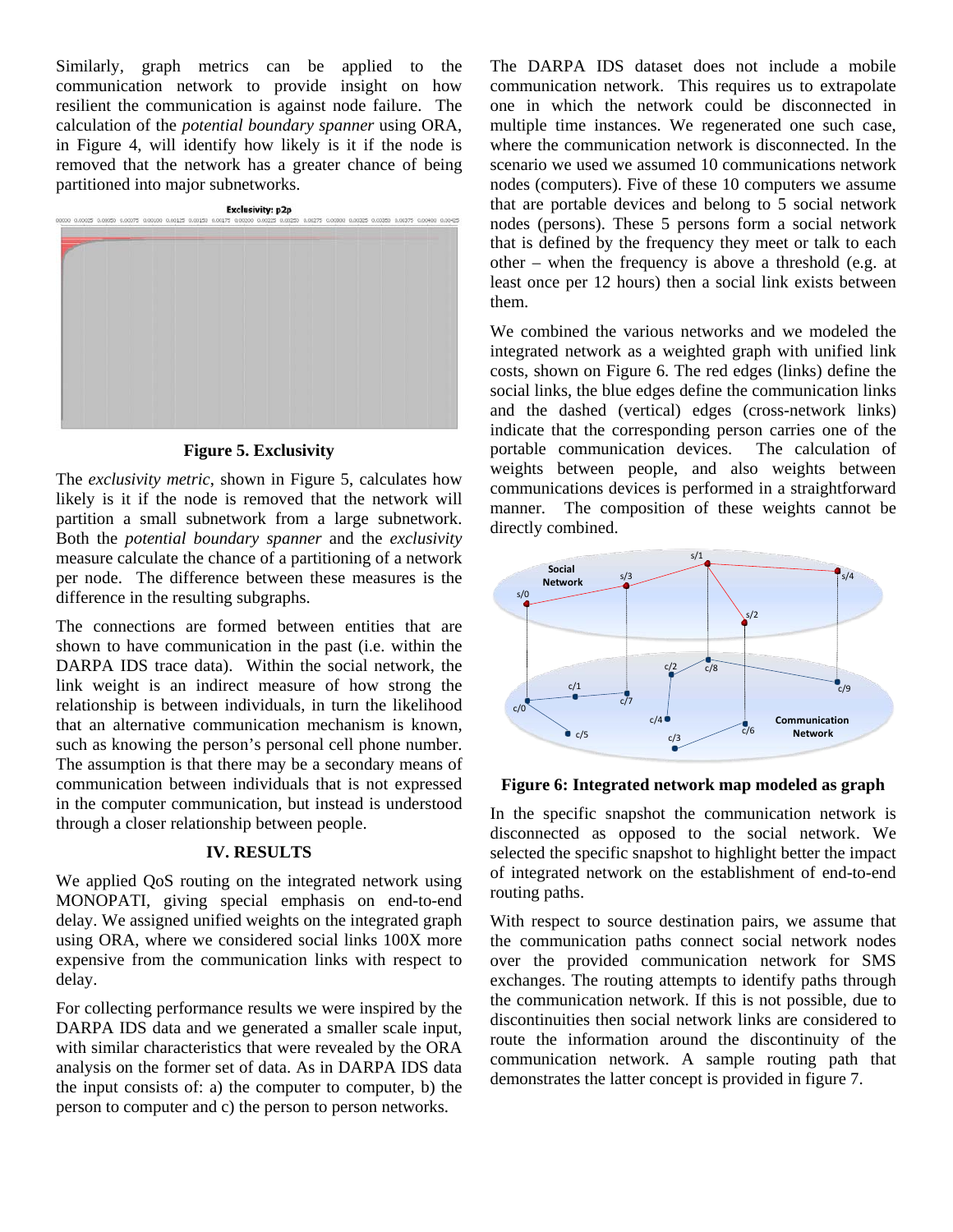

**Figure 7: Integrated network map modeled as graph**

We generated random source destination pairs. Both the source and destination were limited to be social network nodes (e.g. persons). We varied the number of source destination pairs from 10 up to 500 and we collected results for:

- End-to-end path establishment (completion) ratio
- Paths per specific path length
- Average paths per node
- Average cost per path

The above metrics were collected separately for the integrated network and the communication network using the same set of source destinations (SD) pairs. In the case of communication networks the SD pairs were translated into their corresponding communication nodes through the cross-network links.





The completion ratio is the most representative metric of robustness as the result of integrated network. It is being defined as the number of SD pairs for which end to end path can be established over the total number of SD pairs. Due to the discontinuity of communication network as opposed to the connectivity of integrated network, the completion ratio for the latter is 100% but for the former is around 20%. By performing the routing using also the social network links we improve robustness by 5X.

Another metric we collected is the paths per specific path length. Specifically, we count how many paths exist with the same path length. The path length varies from 1 up to 4, which is the maximum path length that is observed (e.g. without taking into consideration the cross network (vertical) links,, due to the coexistence of social and communication network nodes).



**Figure 9. Paths per specific path length**

For large number of random SD pairs this number provides some indication of the: a) integrated network's diameter and b) communication network's giant component diameter. The most important observation is the latter since it gives a sense of communication network's disconnectedness. Based on figure 9, which corresponds to 500 SD pairs, the diameter of integrated network between social network nodes is not more than 4 hops and the diameter of giant component of communication network is 1 hop respectively – for the communication network we measured only the paths with successful end-to-end establishment.



**Figure 10. Average paths per node**

Another interesting metric is the average paths per node, which is shown on figure 10. The blue columns correspond to the case of communication network only and the red to the integrated network measurements. Such a graph is important because provides the nodes with the highest